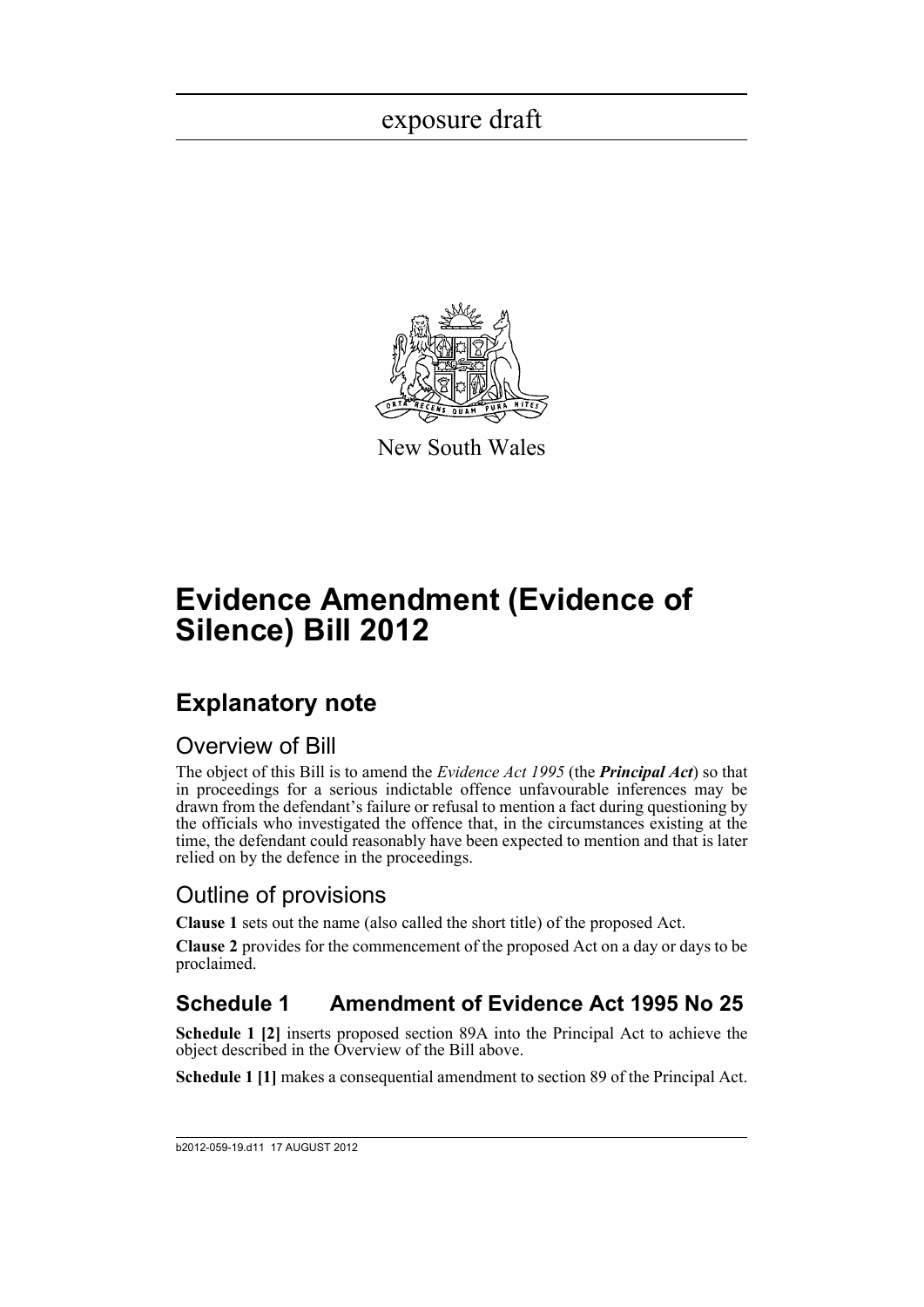Evidence Amendment (Evidence of Silence) Bill 2012

Explanatory note

**Schedule 1 [3]** inserts savings and transitional provisions into Schedule 2 to the Principal Act.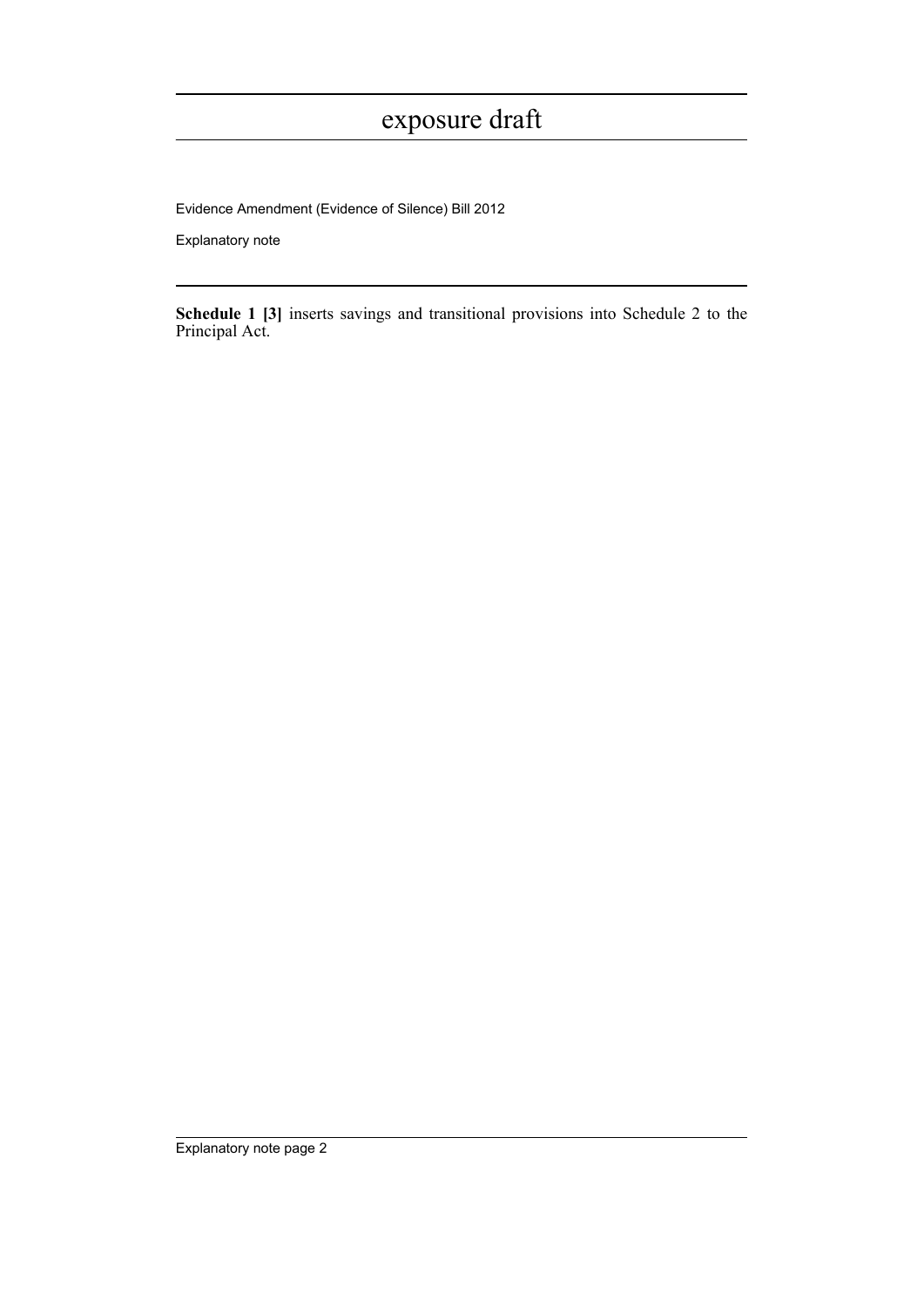

New South Wales

## **Evidence Amendment (Evidence of Silence) Bill 2012**

### **Contents**

|                                                 | Page |
|-------------------------------------------------|------|
| Name of Act                                     |      |
| 2 Commencement                                  |      |
| Schedule 1 Amendment of Evidence Act 1995 No 25 |      |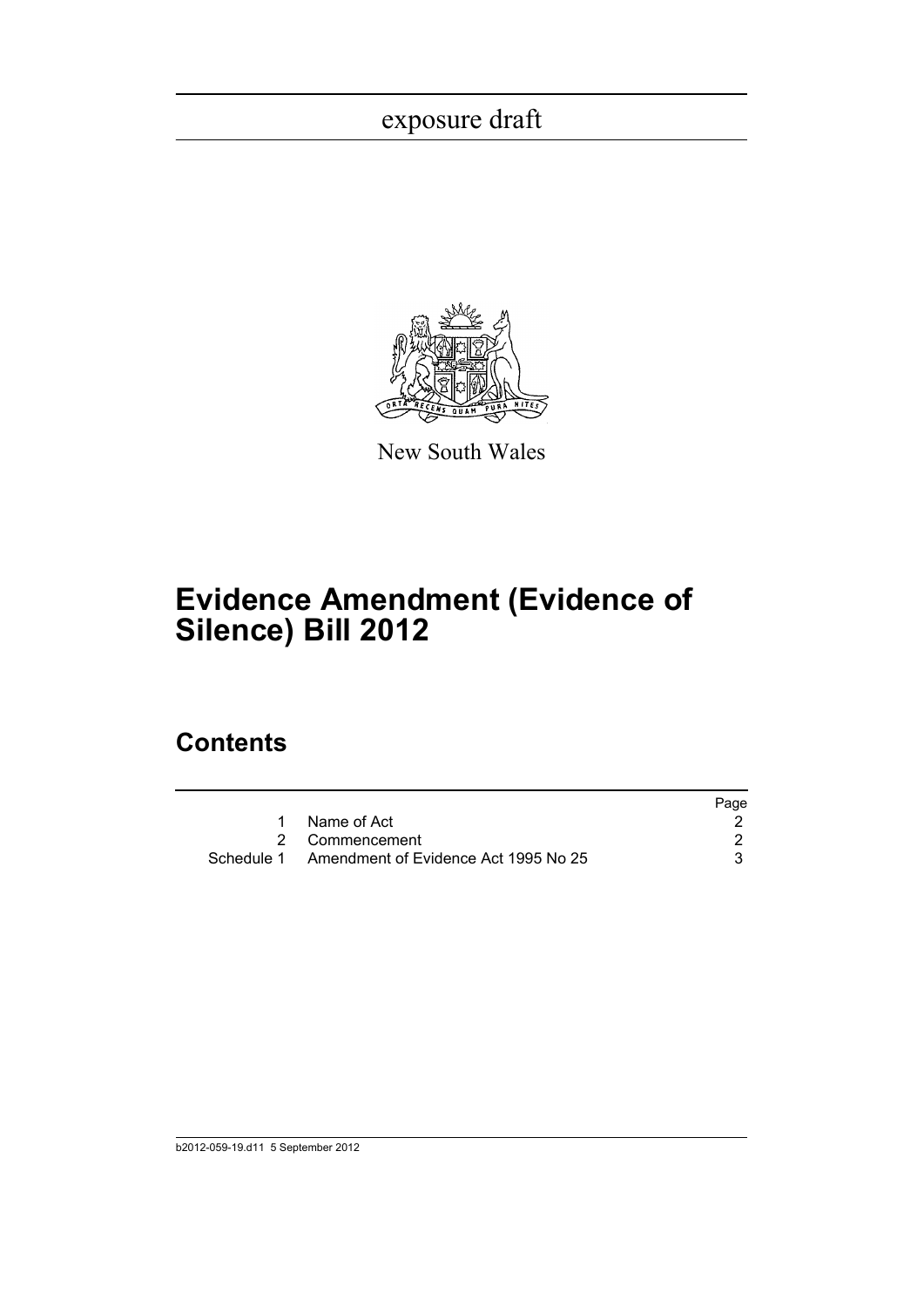

New South Wales

## **Evidence Amendment (Evidence of Silence) Bill 2012**

No ,

#### **A Bill for**

An Act to amend the *Evidence Act 1995* with respect to inferences that may be drawn from the silence during questioning by investigating officials of persons accused of serious indictable offences.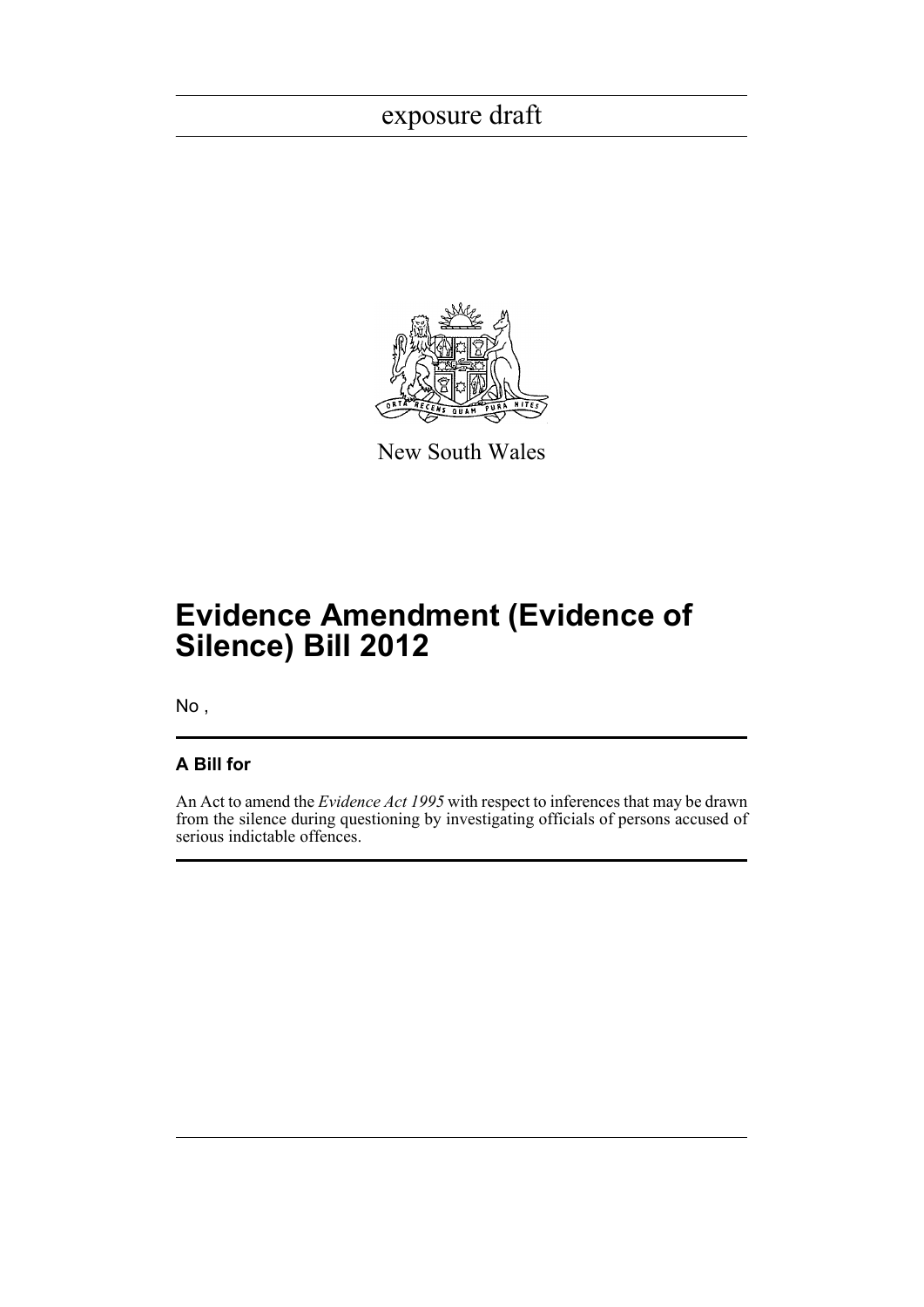Evidence Amendment (Evidence of Silence) Bill 2012 Clause 1

#### <span id="page-4-0"></span>**The Legislature of New South Wales enacts:**

#### **1 Name of Act**

This Act is the *Evidence Amendment (Evidence of Silence) Act 2012*.

#### <span id="page-4-1"></span>**2 Commencement**

This Act commences on a day or days to be appointed by proclamation.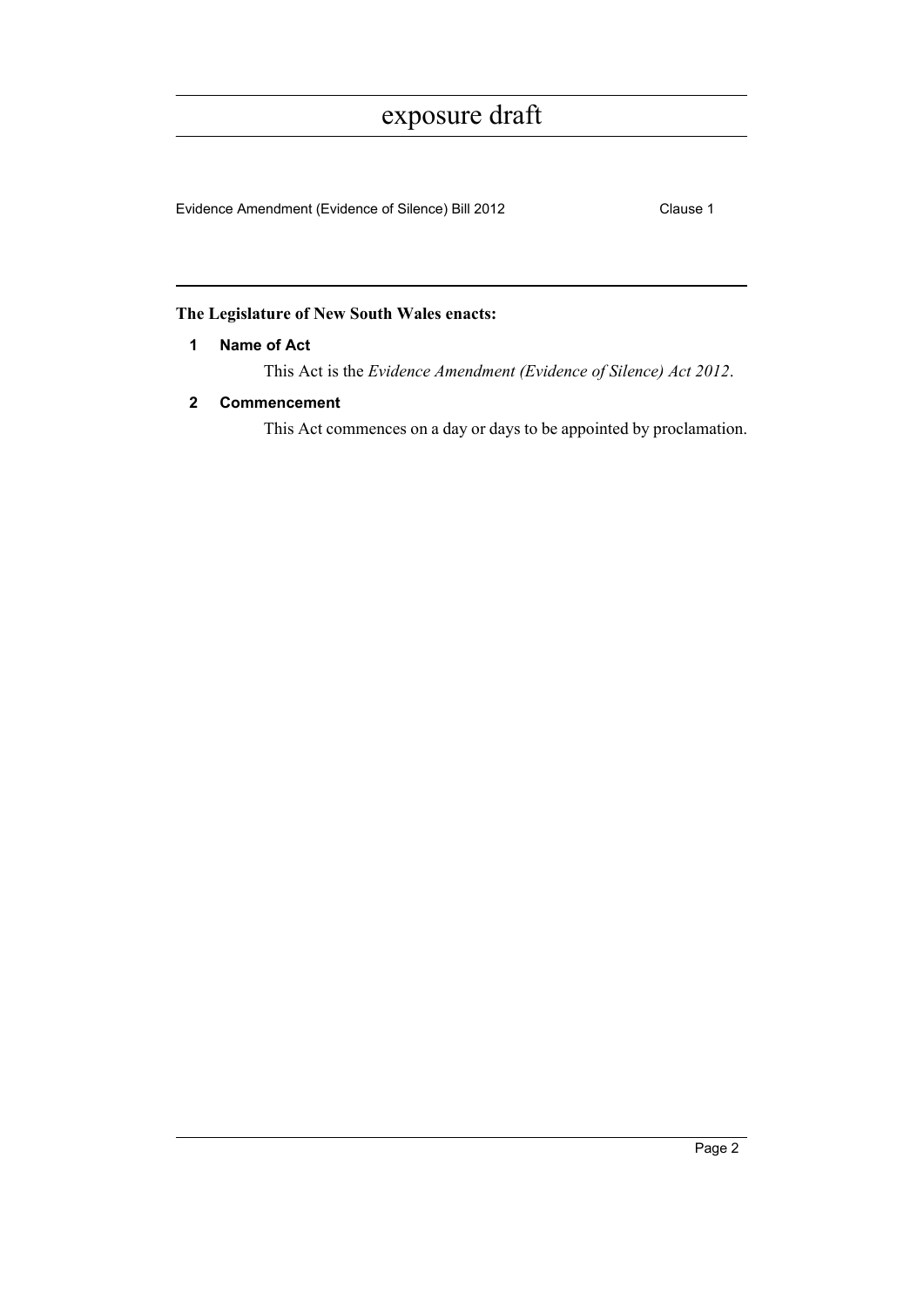Evidence Amendment (Evidence of Silence) Bill 2012

Schedule 1 Amendment of Evidence Act 1995 No 25

#### <span id="page-5-0"></span>**Schedule 1 Amendment of Evidence Act 1995 No 25**

#### **[1] Section 89 Evidence of silence generally**

Omit "In a" from section 89 (1).

Insert instead "Subject to section 89A, in a".

#### **[2] Section 89A**

Insert after section 89:

#### **89A Evidence of silence in criminal proceedings for serious indictable offences**

- (1) In a criminal proceeding for a serious indictable offence, such unfavourable inferences may be drawn as appear proper from evidence that, in answer to any question or in response to any representation in the course of the official questioning of the defendant in relation to the offence, the defendant failed or refused to mention a fact:
	- (a) that the defendant could reasonably have been expected to mention in the circumstances existing at the time, and
	- (b) that is subsequently relied on by the defence in the proceeding.
- (2) Such an inference may be drawn only if, before the relevant question or representation was put or made to the defendant:
	- (a) a supplementary caution was given to the defendant by an investigating official who had reasonable cause to suspect that the defendant had committed the serious indictable offence, and
	- (b) the defendant was allowed the opportunity to consult an Australian legal practitioner about the effect of failing or refusing to mention such a fact.
- (3) Such an inference cannot be drawn if it is the only evidence that the defendant is guilty of the serious indictable offence.
- (4) It is not necessary that a particular form of words be used in giving a supplementary caution.
- (5) An investigating official must not give a supplementary caution to a person being questioned in relation to the commission, or possible commission, of an offence unless satisfied that the offence concerned is a serious indictable offence.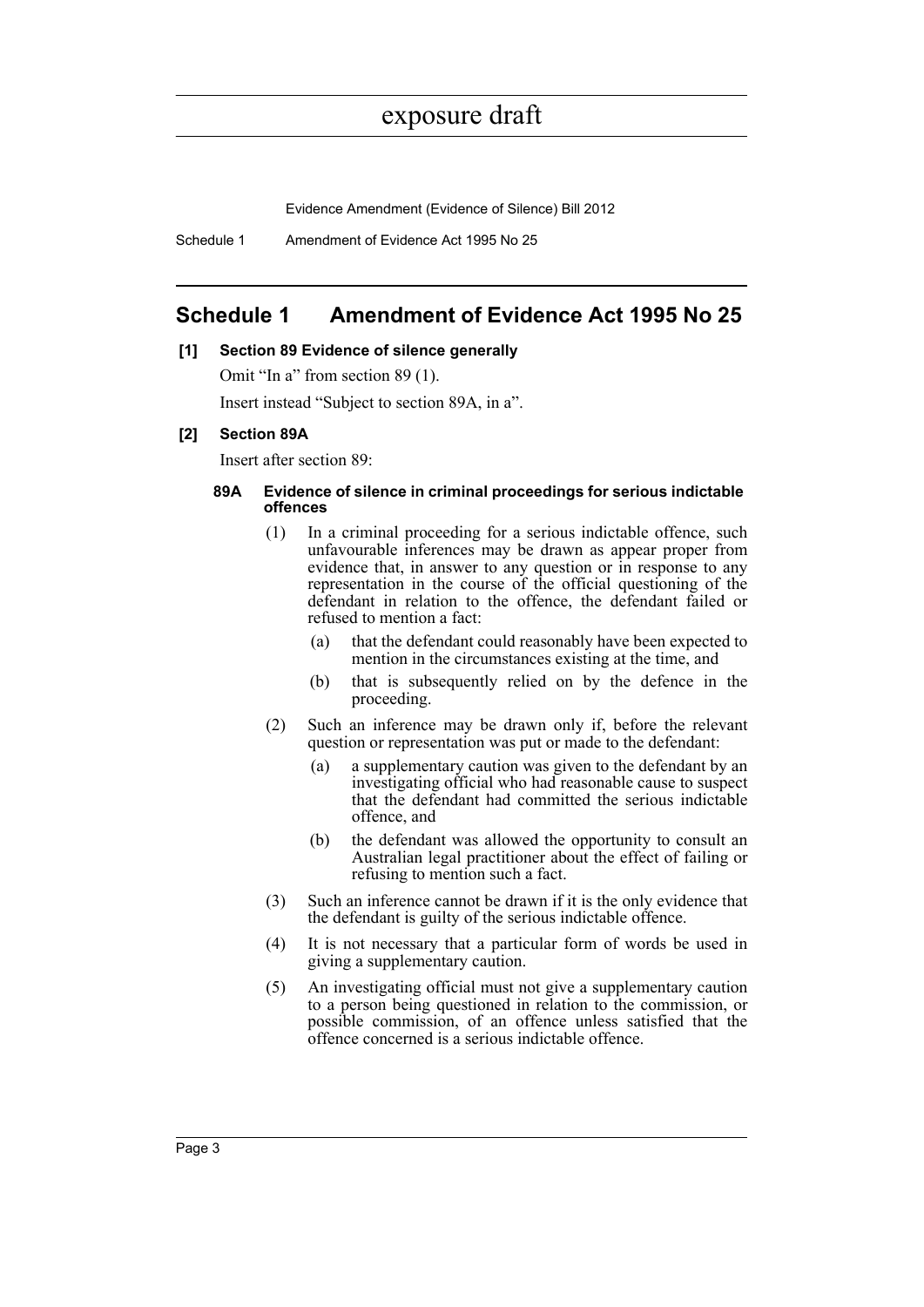Evidence Amendment (Evidence of Silence) Bill 2012

Amendment of Evidence Act 1995 No 25 Schedule 1

- (6) This section does not apply to a defendant who, at the time of the official questioning, is under 18 years of age or who has a cognitive impairment.
- (7) For the purposes of subsection (2) (b), a defendant is taken not to have been allowed an opportunity to consult an Australian legal practitioner if the defendant's means, and the circumstances, preclude the defendant from obtaining legal advice.
- (8) The provisions of subsection (2) are in addition to, and do not derogate from, any requirement imposed by law on an investigating official apart from this section to caution a person being investigated for an offence or to allow such a person to consult a legal practitioner.
- (9) Nothing in this section precludes the drawing of any inference from evidence of silence that could properly be drawn apart from this section.
- (10) In this section:

*cognitive impairment* includes any of the following:

- (a) an intellectual disability,
- (b) a developmental disorder (including an autistic spectrum disorder),
- (c) a neurological disorder,
- (d) dementia,
- (e) a severe mental illness,
- (f) a brain injury.

*inference* includes:

- (a) an inference of consciousness of guilt, or
- (b) an inference relevant to a party's credibility.

*official questioning* of a defendant in relation to a serious indictable offence means questions put or representations made to the defendant by an investigating official who at that time was performing functions in connection with the investigation of the commission, or possible commission, of the serious indictable offence.

*standard caution* means a caution that a person does not have to say or do anything but that anything he or she does say or do may be used in evidence.

*supplementary caution* means a caution given to a person being questioned in connection with the investigation of the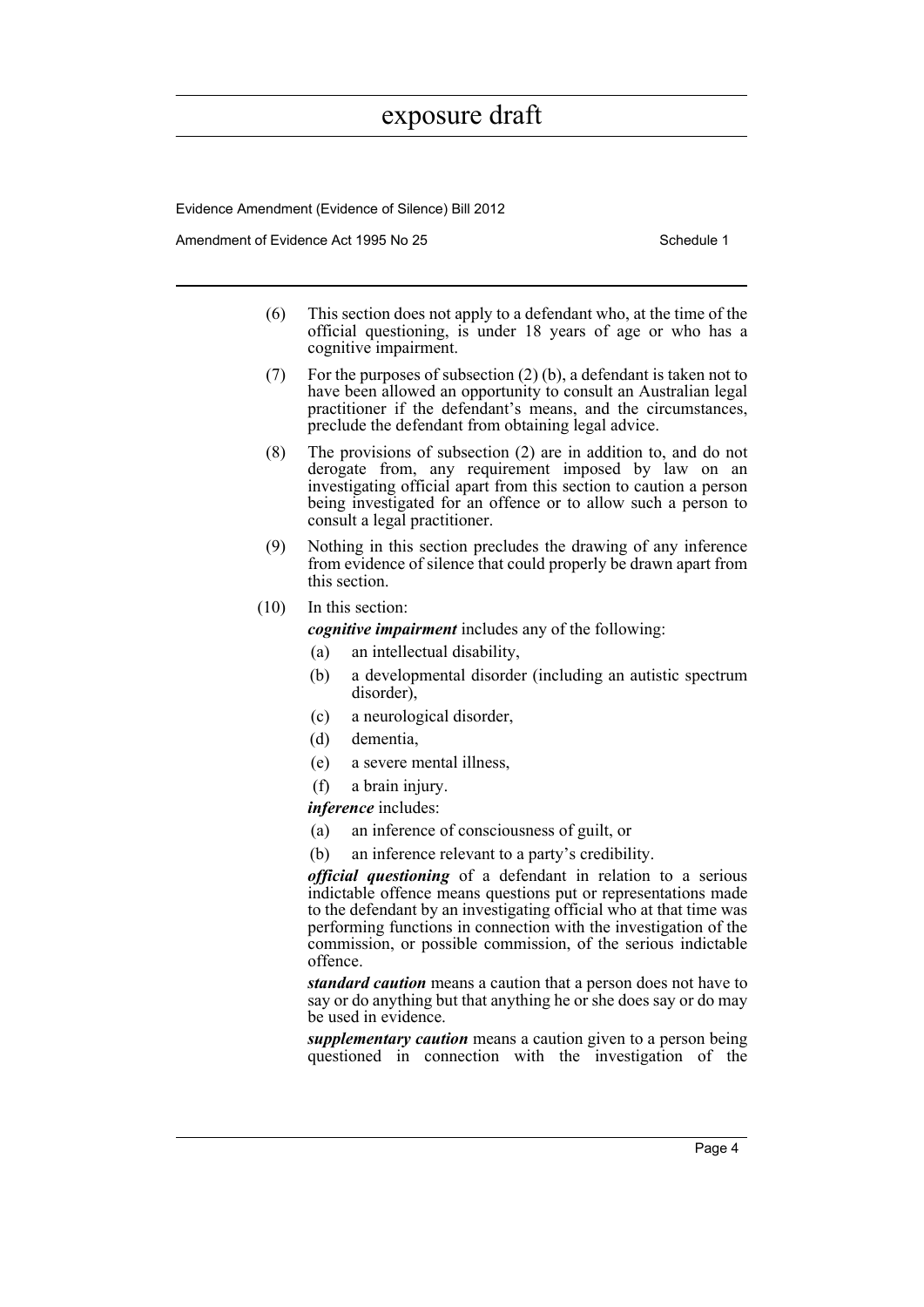Evidence Amendment (Evidence of Silence) Bill 2012

Schedule 1 Amendment of Evidence Act 1995 No 25

commission, or possible commission, of a serious indictable offence that:

- (a) is given to the person subsequently to a standard caution in relation to that offence, and
- (b) indicates that, if the person does not say anything when being questioned and fails or refuses to mention a fact subsequently relied on by the defence in any proceedings brought against the person for the offence, an inference may be drawn that may harm the person's defence.
- **Note.** The Commonwealth Act does not include this section.

#### **[3] Schedule 2 Savings, transitional and other provisions**

Insert after clause 22:

#### **Part 4 Provisions consequent on the enactment of Evidence Amendment (Evidence of Silence) Act 2012**

#### **23 Definition**

In this Part:

*amending Act* means the *Evidence Amendment (Evidence of Silence) Act 2012*.

#### **24 Evidence of silence in criminal proceedings for serious indictable offences**

- (1) Section 89A, as inserted by the amending Act, does not apply in relation to a proceeding the hearing of which began before the insertion of that section.
- (2) Section 89A, as inserted by the amending Act, does not apply in relation to any failure or refusal to mention a fact before the insertion of that section is made:
	- (a) in answer to any question, or
	- (b) in response to any representation.
- (3) Section 89A, as inserted by the amending Act, extends to evidence of acts done in connection with the investigation of offences committed before the insertion of that section.

#### **25 Review of policy objectives of amending Act**

(1) The Minister is to review section 89A to determine whether the policy objectives of the amending Act remain valid and whether